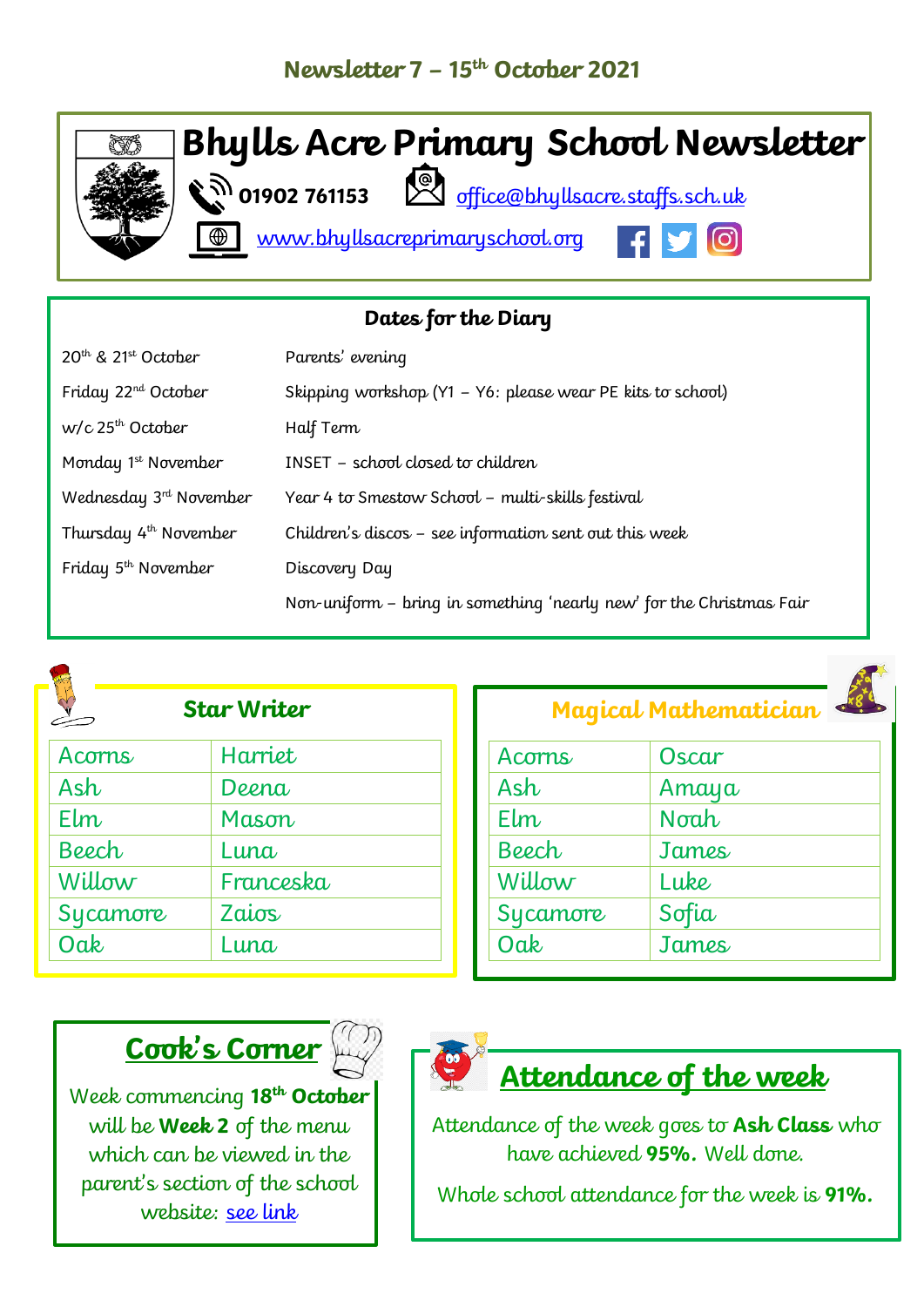## **Newsletter 7 – 15th October 2021**



# **Special Mentions**

| Class           | <b>Name</b>                                                | <b>Special Mention</b>                                                                            |
|-----------------|------------------------------------------------------------|---------------------------------------------------------------------------------------------------|
|                 |                                                            | Aarun is a kind and polite young man who has settled into Bhylls Acre really well.                |
| Aarun<br>Acorns |                                                            | His confidence has blossomed beautifully and this has helped him to build lovely                  |
|                 |                                                            | friendships and contribute to discussions. He loves to learn and is always eager to               |
|                 | find out new things. Well done Aarun, you are a superstar! |                                                                                                   |
|                 |                                                            | Milan has been wonderfully kind this week and has been helping the other children                 |
|                 | Milan                                                      | throughout various situations. She has worked extremely hard during maths and                     |
|                 |                                                            | phonics lessons and has enjoyed our practical activities. Well done Milan, keep up the            |
|                 |                                                            | good work! You are an Acorns superstar!                                                           |
|                 |                                                            | Summa is such a kind and caring young lady in Ash Class! She is so thoughtful and                 |
|                 | Summa                                                      | is such a delight to teach! She comes to school each day with a positive attitude and             |
|                 |                                                            | works really hard in lessons. It is lovely to see her confidence grow with each                   |
| Ash             |                                                            | passing day! Summa you are a superstar!                                                           |
|                 |                                                            | Daniel is a joy to teach! He has really grown in confidence and it is really starting to          |
|                 | Daniel                                                     | show in his work. He is determined and engaged in class and loves to join in class                |
|                 |                                                            | discussions. He has really been impressing his teachers with his maths skills. Keep it            |
|                 |                                                            | Up Daniel!                                                                                        |
|                 |                                                            | Autumn is the most delightful pupil to teach. She always comes into class ready to                |
|                 | Autumn                                                     | learn and is a superb role model for others to follow. This week Autumn has shown                 |
|                 | К                                                          | great listening in all her lessons and has given 100% effort in everything that she has           |
|                 |                                                            | done. Well done Autumn, you are a superstar!                                                      |
| Elm             |                                                            | George has impressed his teacher throughout this term with his mature attitude                    |
|                 |                                                            | towards learning. He has been a shining example to others in class, showing how to                |
|                 | George                                                     | stay on task throughout lessons and to always give his best. George is such a polite              |
|                 |                                                            | and helpful young man and he is a wonderful asset to Elm class. Well done George,                 |
|                 |                                                            | keep up the fantastic effort!                                                                     |
|                 |                                                            | Erin is an absolute joy to teach! She comes into class every day with $\overline{a}$ lovely smile |
|                 | Erin Fa.                                                   | and a determination to do her best in everything. I have been so impressed with her               |
|                 |                                                            | wonderful enthusiasm and dedication to learning and even more so with the lovely,                 |
|                 |                                                            | kind and caring nature that she shows on a daily basis. You're a shining star Erin!               |
| <b>Beech</b>    |                                                            | Joshua is a delight to have in Beech Class! He is a happy, hardworking young man                  |
|                 |                                                            | whose enthusiasm for learning is positively infectious. He is a confident                         |
|                 | Joshua                                                     | mathematician who has a fabulous knowledge of number and place value and it                       |
|                 |                                                            | really has been lovely to see him enjoying his learning so much over the past few                 |
|                 |                                                            | weeks. Keep up the fantastic effort Josh - you're a superstar!                                    |
|                 |                                                            | Oliver is an absolute delight to have in Year 4. Every day, he shows that he is ready             |
|                 | Oliver                                                     | to learn and he puts 100% effort into all of his tasks. Oliver truly is a superstar and           |
| Willow          |                                                            | sets a wonderful role model to everyone at Bhylls Acre. Well done Ollie!                          |
|                 |                                                            | Millie has impressed her teachers this week with her dedication to her learning and               |
|                 |                                                            | her effort during our English lessons. She has worked hard to write sentences using               |
|                 | Millie                                                     | subordinating clauses and conjunctions to support her when writing a non-                         |
|                 |                                                            | chronological report. Keep working hard Millie, you're a star!                                    |
|                 |                                                            | Millie is a Class 5 super star! We are so proud of the effort Millie has been putting in          |
| Sycamore        |                                                            | across all subjects. She has been working superbly well during our Maths sessions                 |
|                 | Millie-<br>May                                             | and has enjoyed reading and interpreting information in graphs and tables.                        |
|                 |                                                            | Millie is always polite, a great friend to everyone and really does brighten up our               |
|                 |                                                            | days! Well done Millie-Keep being the shining star that you are!                                  |